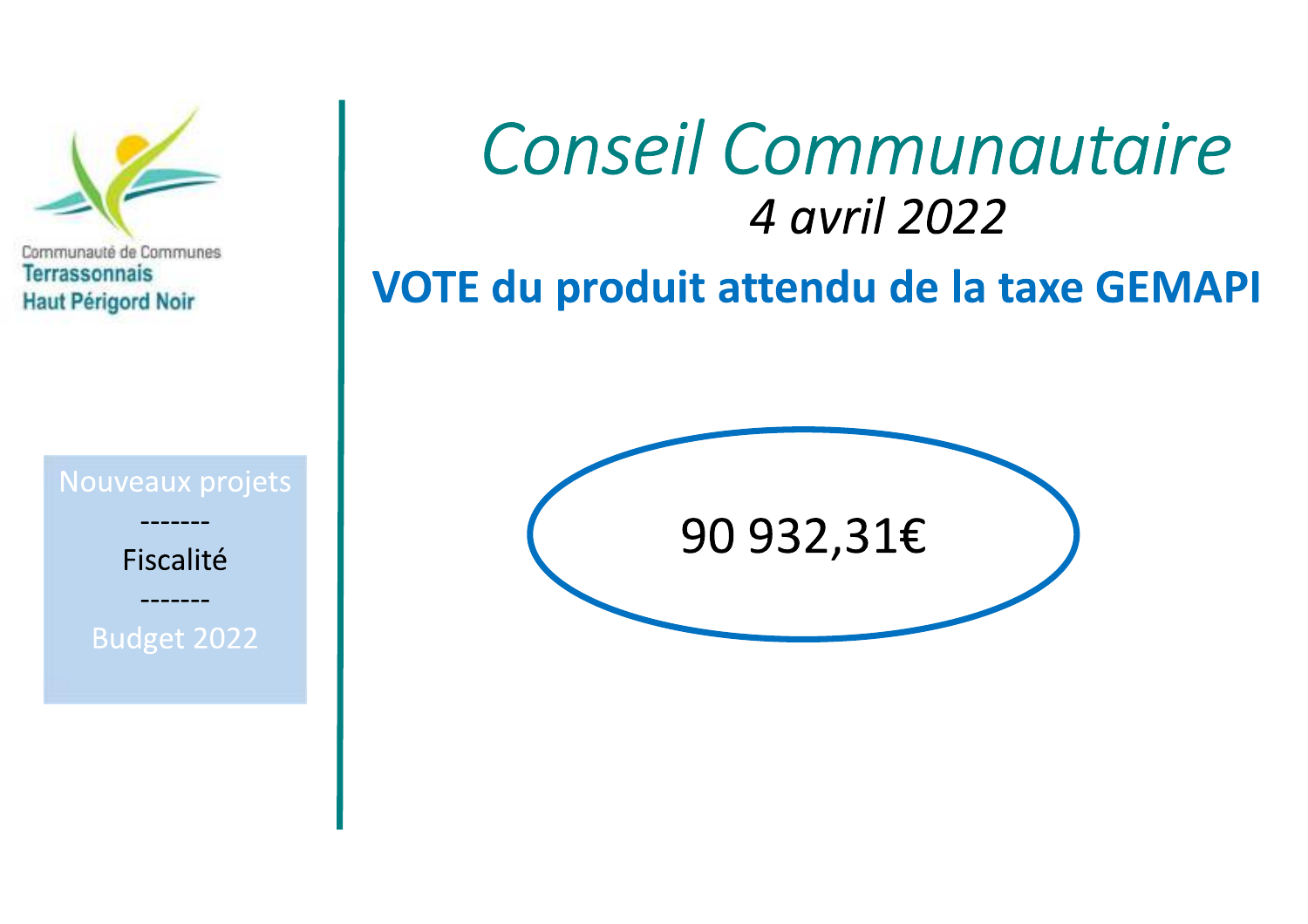

# **LE BUDGET 2022**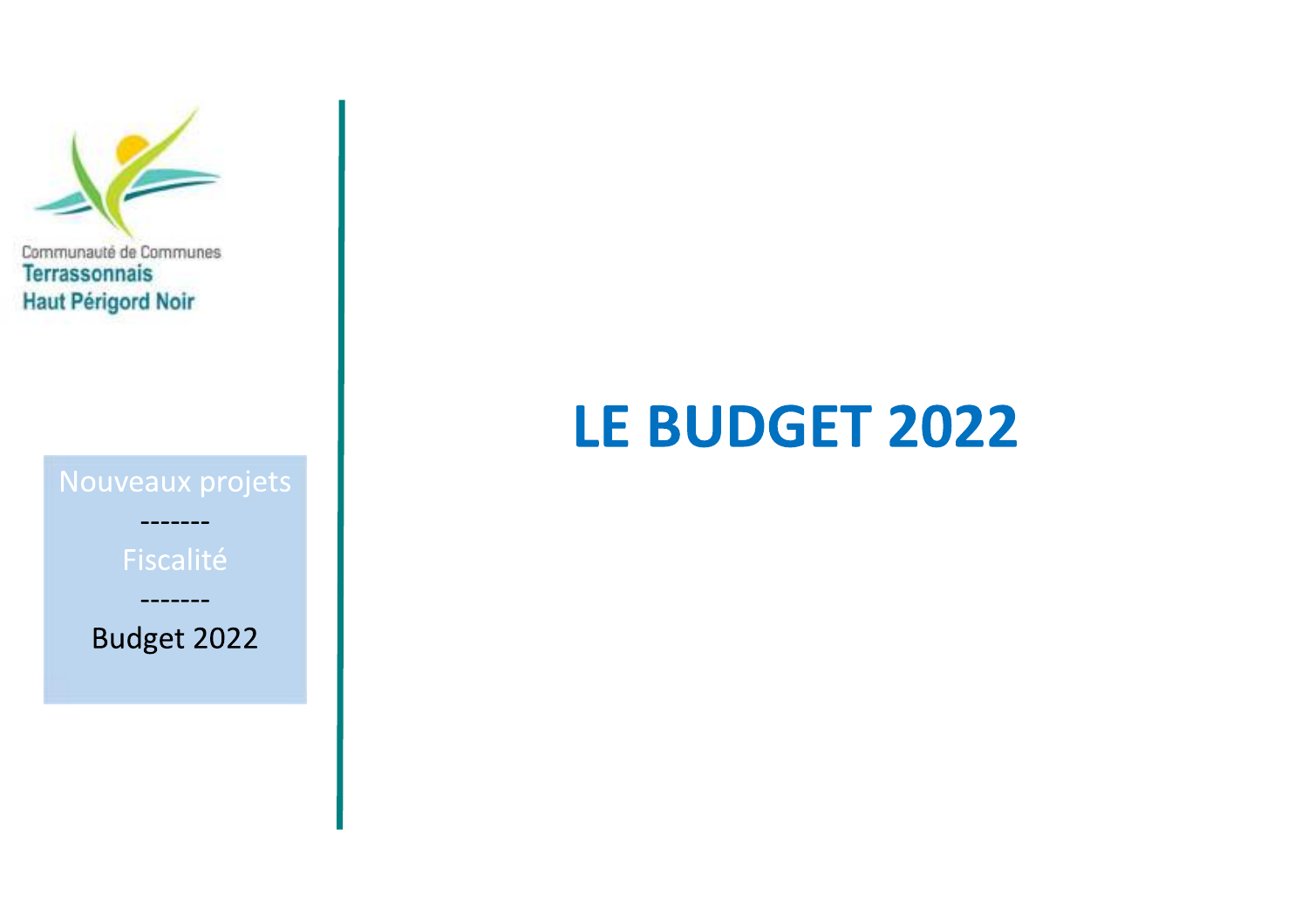

### Une proposition de budget qui répond à

#### I- Une répartition par thématique

Une offre économique et une attractivité à offrir

Consacrer l'espace communautaire comme espace de solidarités

#### II- Un équilibre territorial

Une offre de services multi générationnels

Une attractivité spatiale en matière d'aménagement, d'habitat et de développement durable

#### Projets Transversaux

150 000 € pour l'économie

Projet alimentaire de territoire

PLUI, SCOT, PCAET

#### Centralités, bassin de vie



#### **Maillage Villageois**



Favoriser l'autonomie en milieu rural : 470 000 €

Développement ZA 2, 9 M€

**PVD ORT** 

### MFS : 70 000 €

Assainissement: 3 638 000 €

VOLET HABITAT (opah): 250 000 €

Fibre: 130 000 €

ALSH Badefols: 20 000 €

**CTG**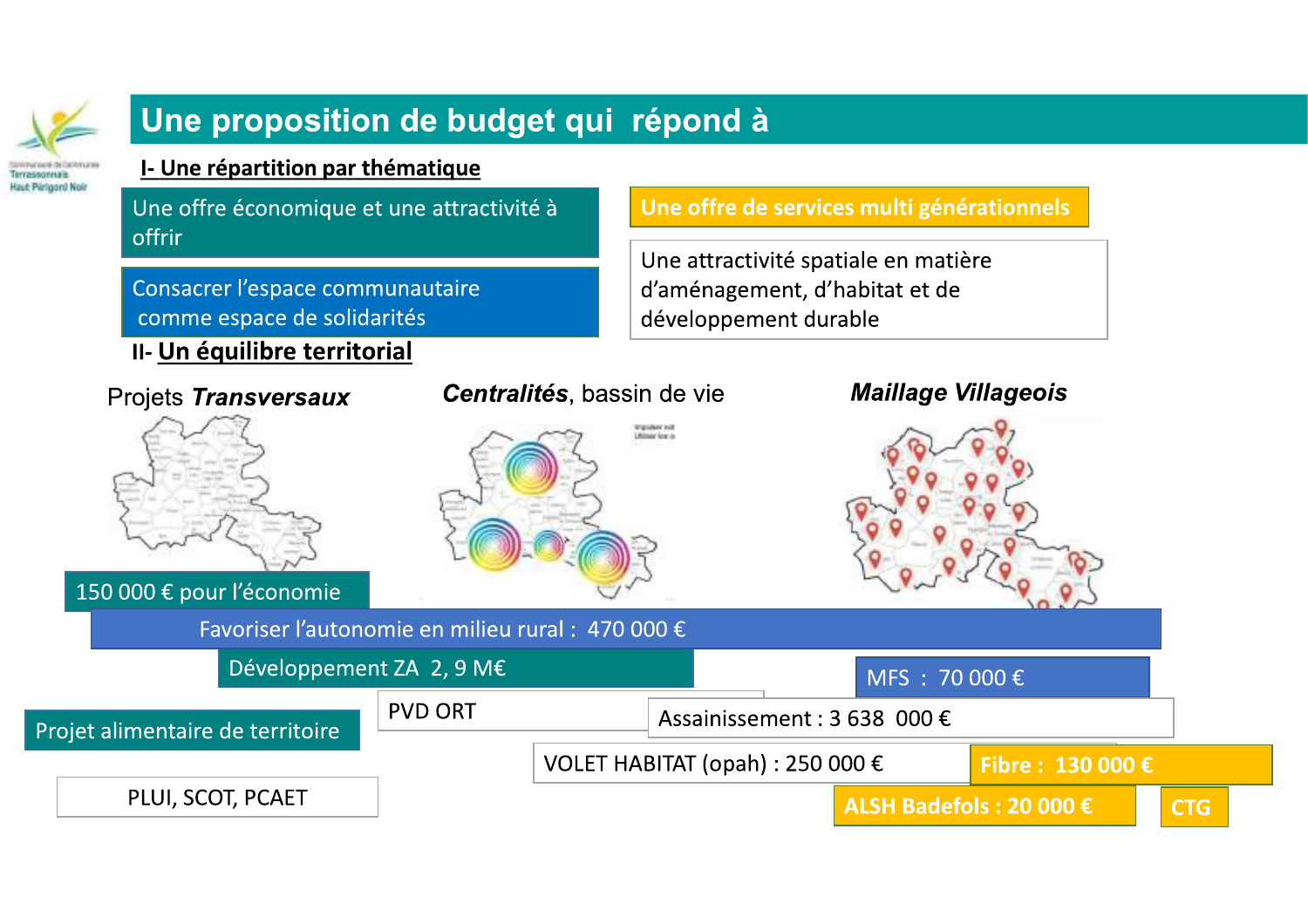## LE BUDGET CUMULE



#### **Quelle répartition ?**



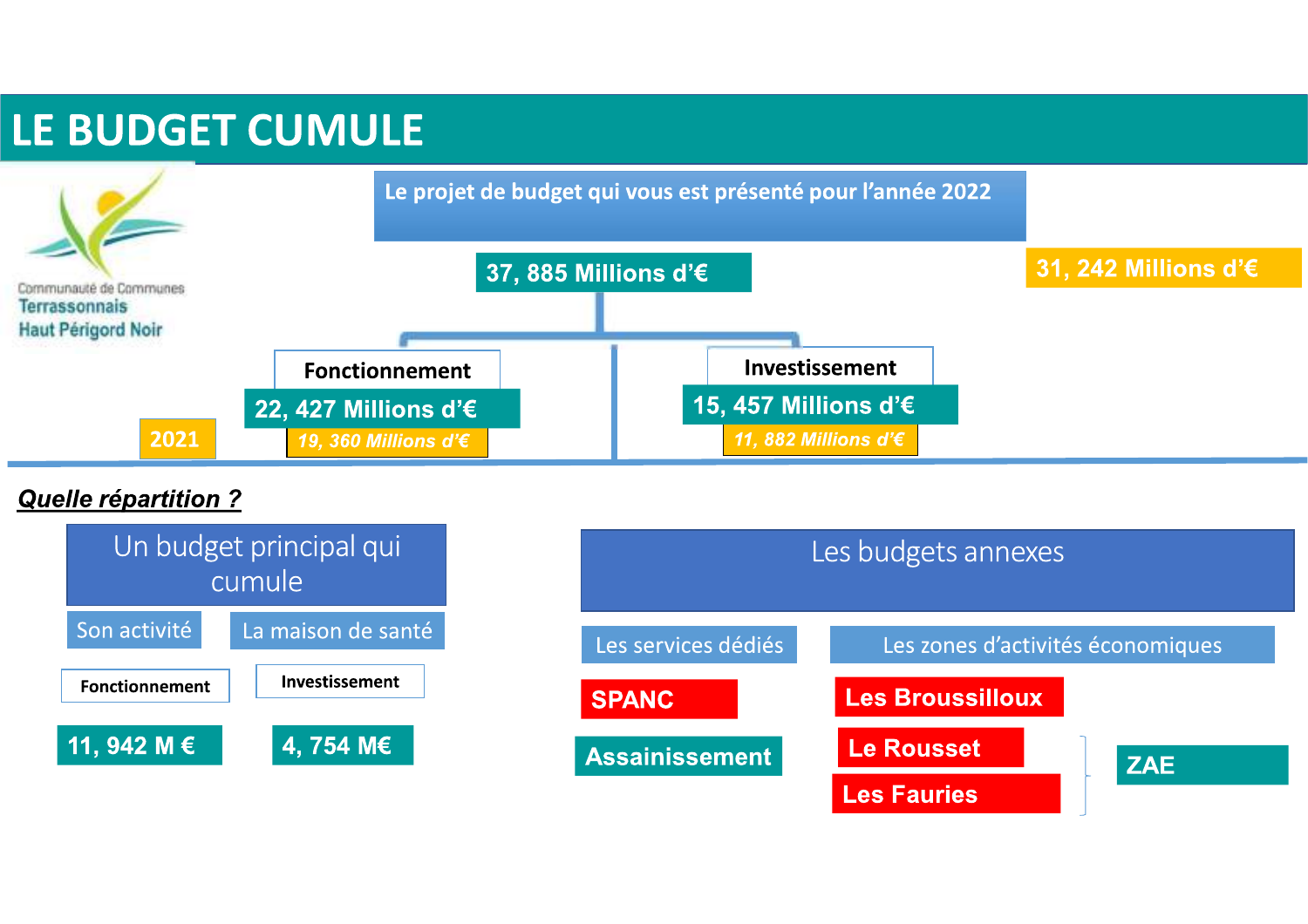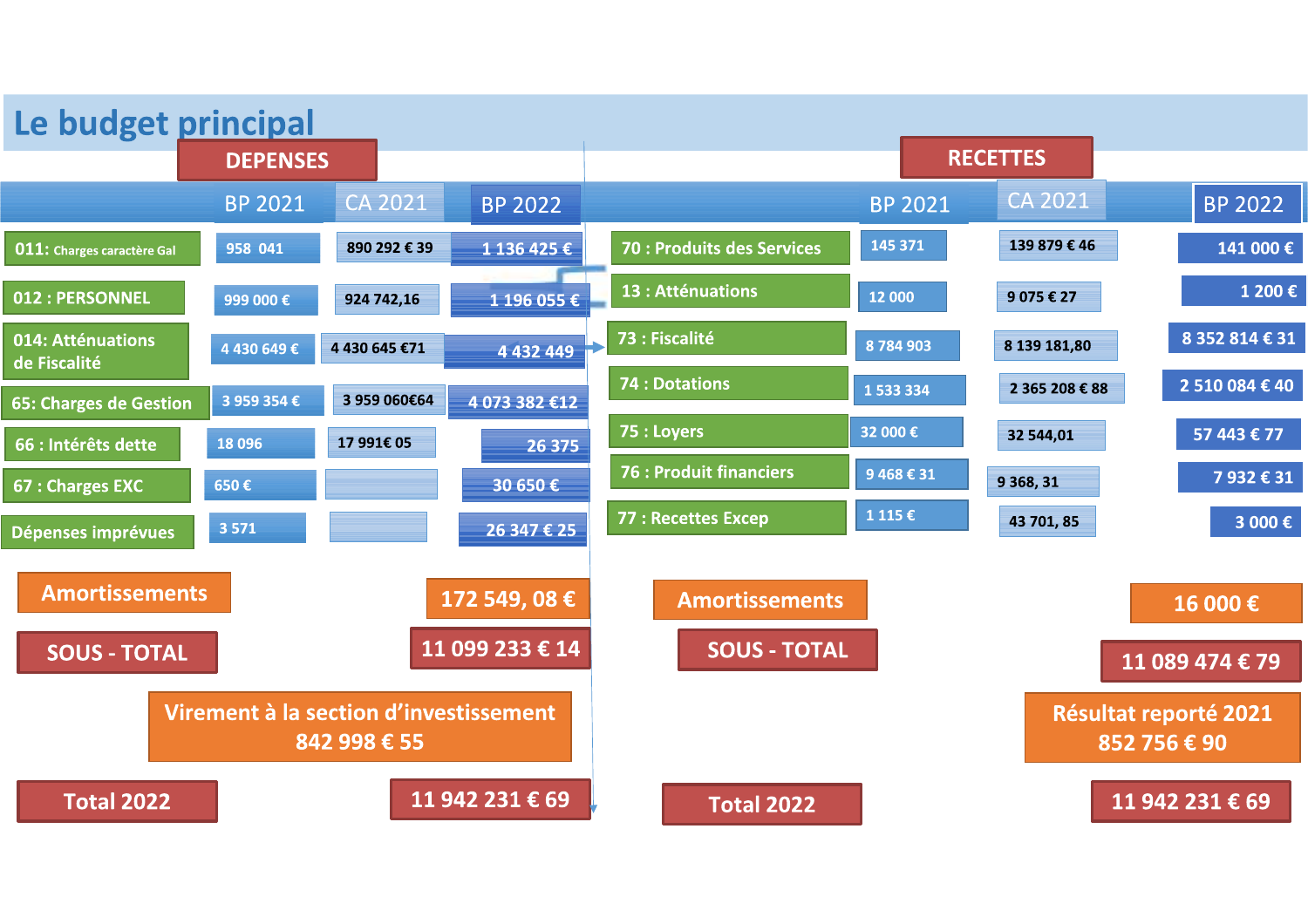# Une épargne prévisionnelle à la hausse

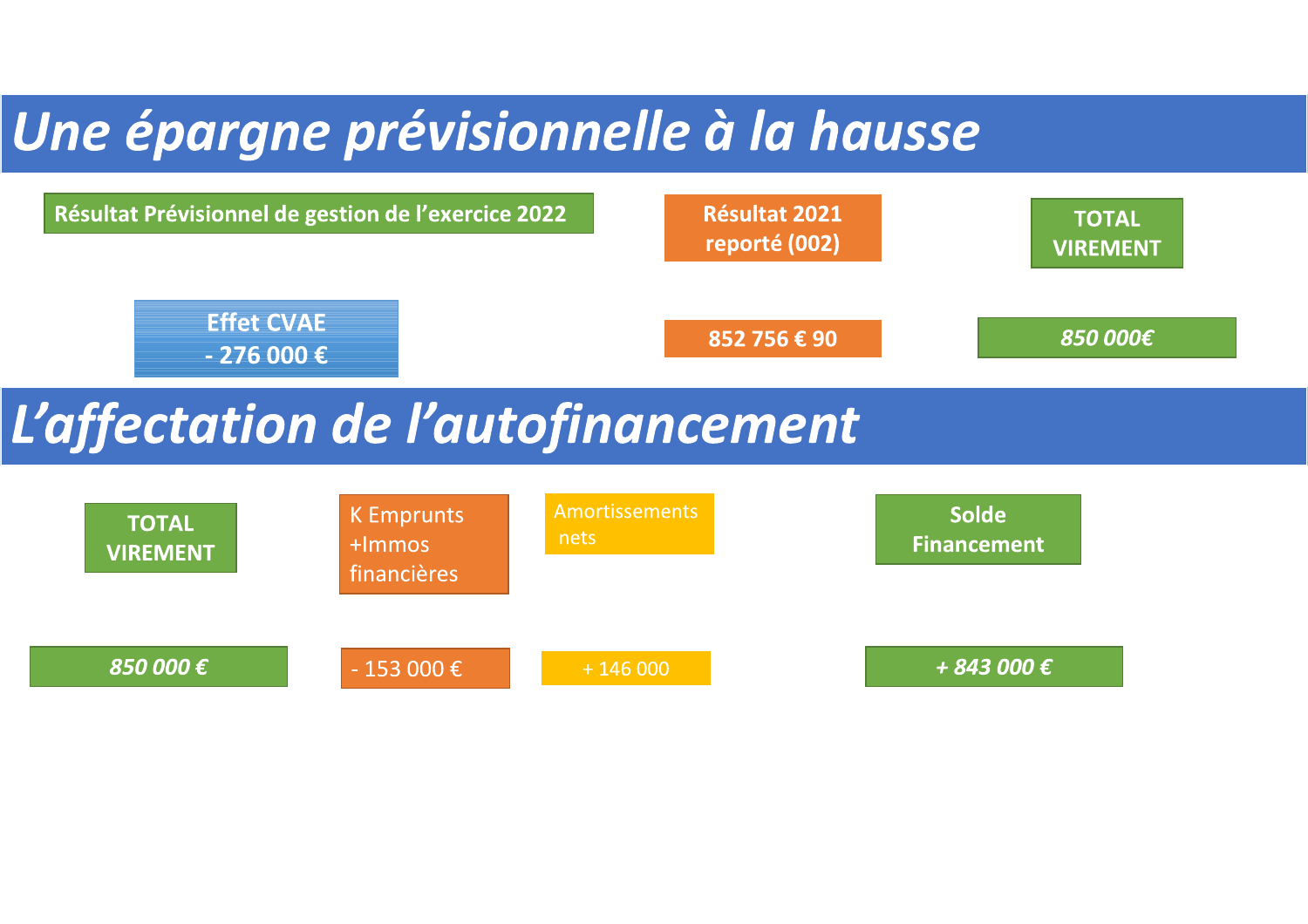## Un investissement structurant

**Les Principes** 

### Une enveloppe d'autofinancement

**Autofinancer les menus travaux** 

Autofinancer les projets hors nouveau bâti

Débuter l'opération seulement lorsque le plan de financement est bouclé

Corollaire : Diminuer l'emprunt prévisionnel d'autant

### Un emprunt prévisionnel sur certains projets amortissables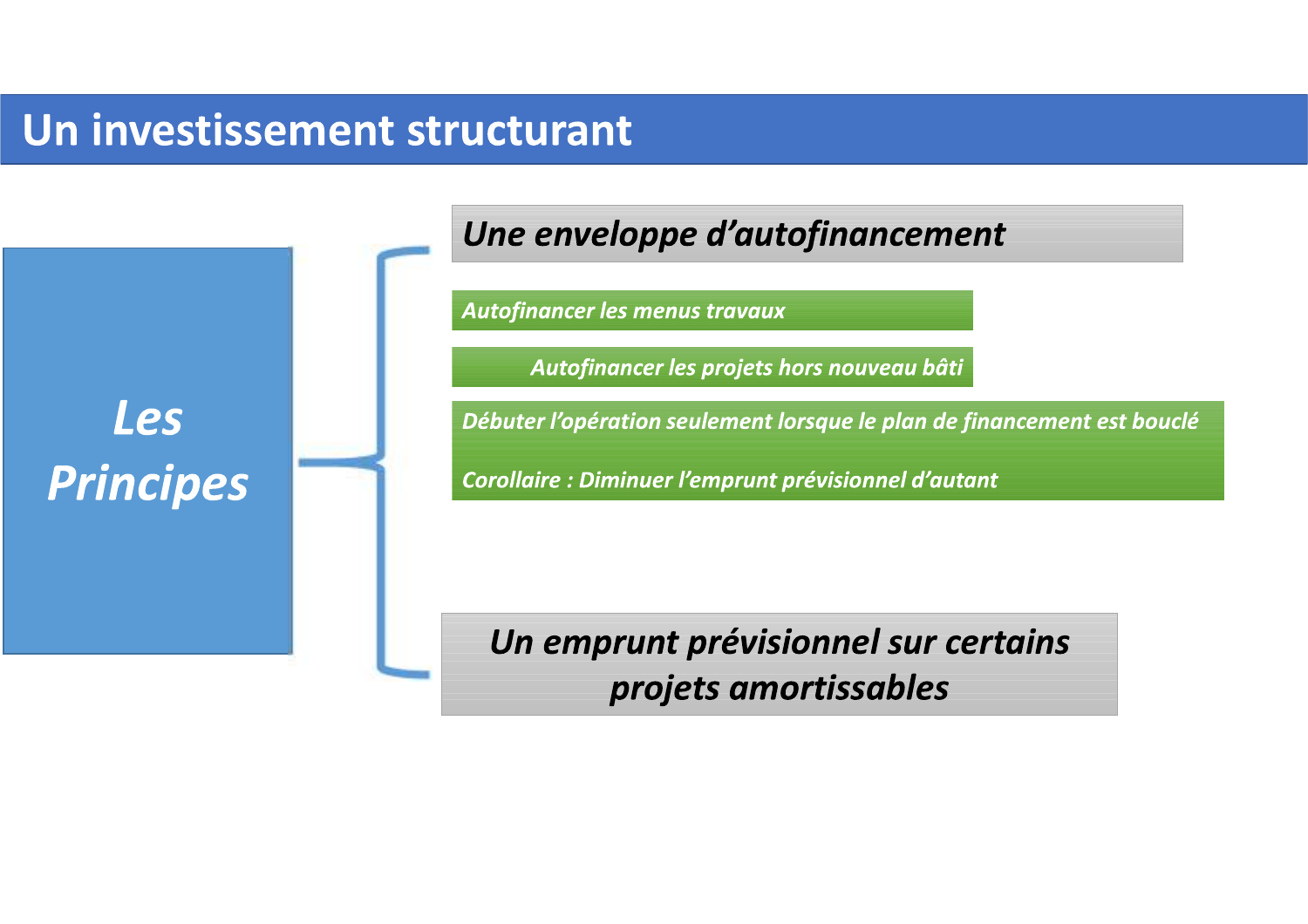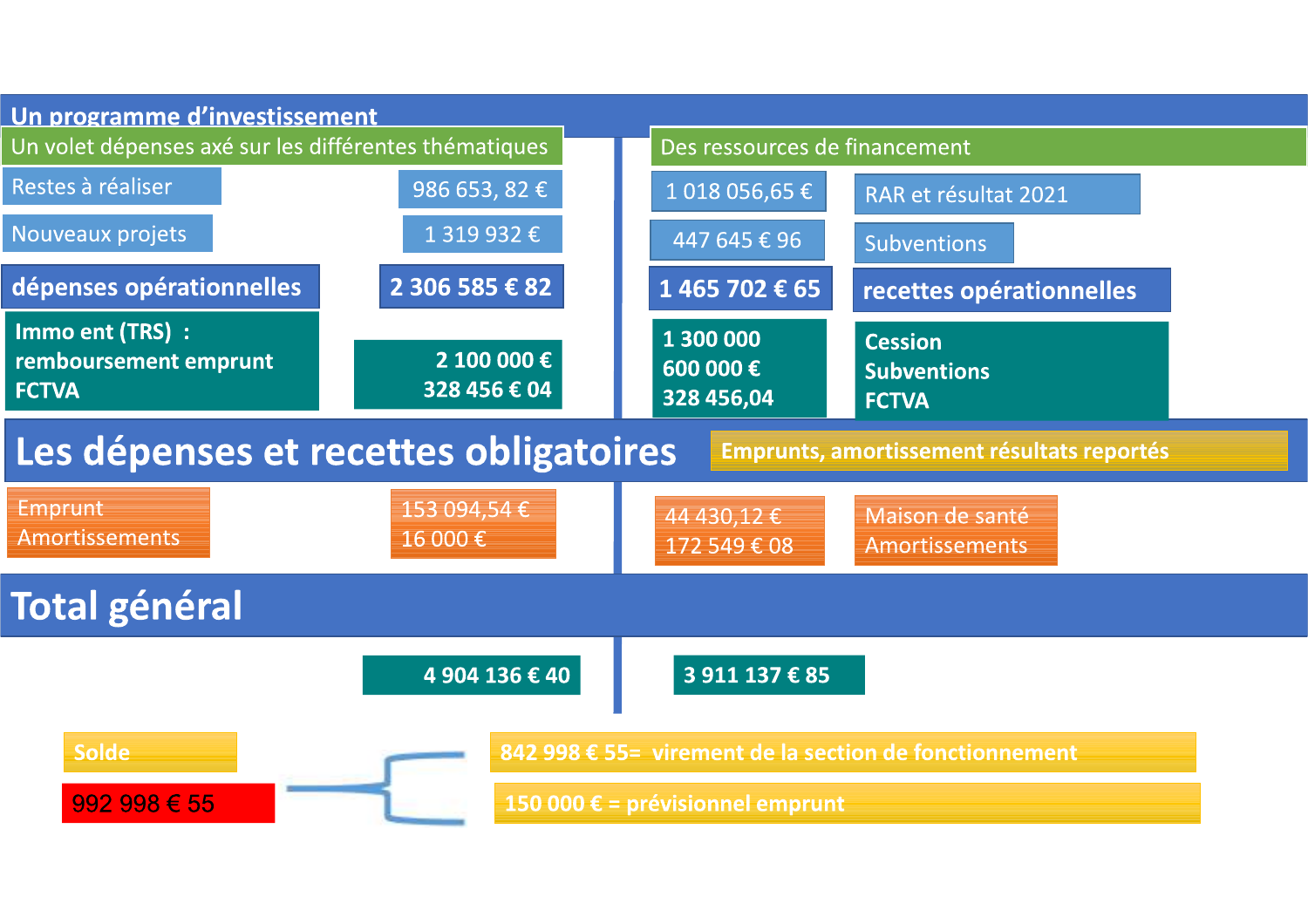## La déclinaison par thématiques au budget principal : principaux crédits

|                                     | <u>l Dépenses</u> | Nouveaux projets                                |
|-------------------------------------|-------------------|-------------------------------------------------|
| <b>Economie: dispositif aide</b>    | 150 000€          | Volet habitat privé                             |
| Signalétique                        | 14 000€           | 250 000€                                        |
| <b>Numérique-FIBRE</b>              | 129 670€          |                                                 |
| <b>Urbanisme-PLUI</b>               | 38 000€           | <b>DECI</b>                                     |
| <b>Enfance jeunesse: ALSH</b>       | 21 000€           |                                                 |
| informatique et réseaux             | 4 800€            | 50 000€                                         |
| France Service Terrasson- pôle urba | 21 000€           | <b>Logiciel TS</b>                              |
| Services techniques : équipement    | 7 000€            | 4 250€                                          |
| <b>Financement emprunt</b>          |                   |                                                 |
| <b>Matériel roulant</b>             | 54 000€           | <b>Autocross Badefols</b><br><b>Terrain BMX</b> |
| <b>Extension Maison de santé</b>    | 30 000€           |                                                 |
| Aménagement bâtiment                | 70 000€           | 20 000€                                         |
|                                     |                   | 30 000€                                         |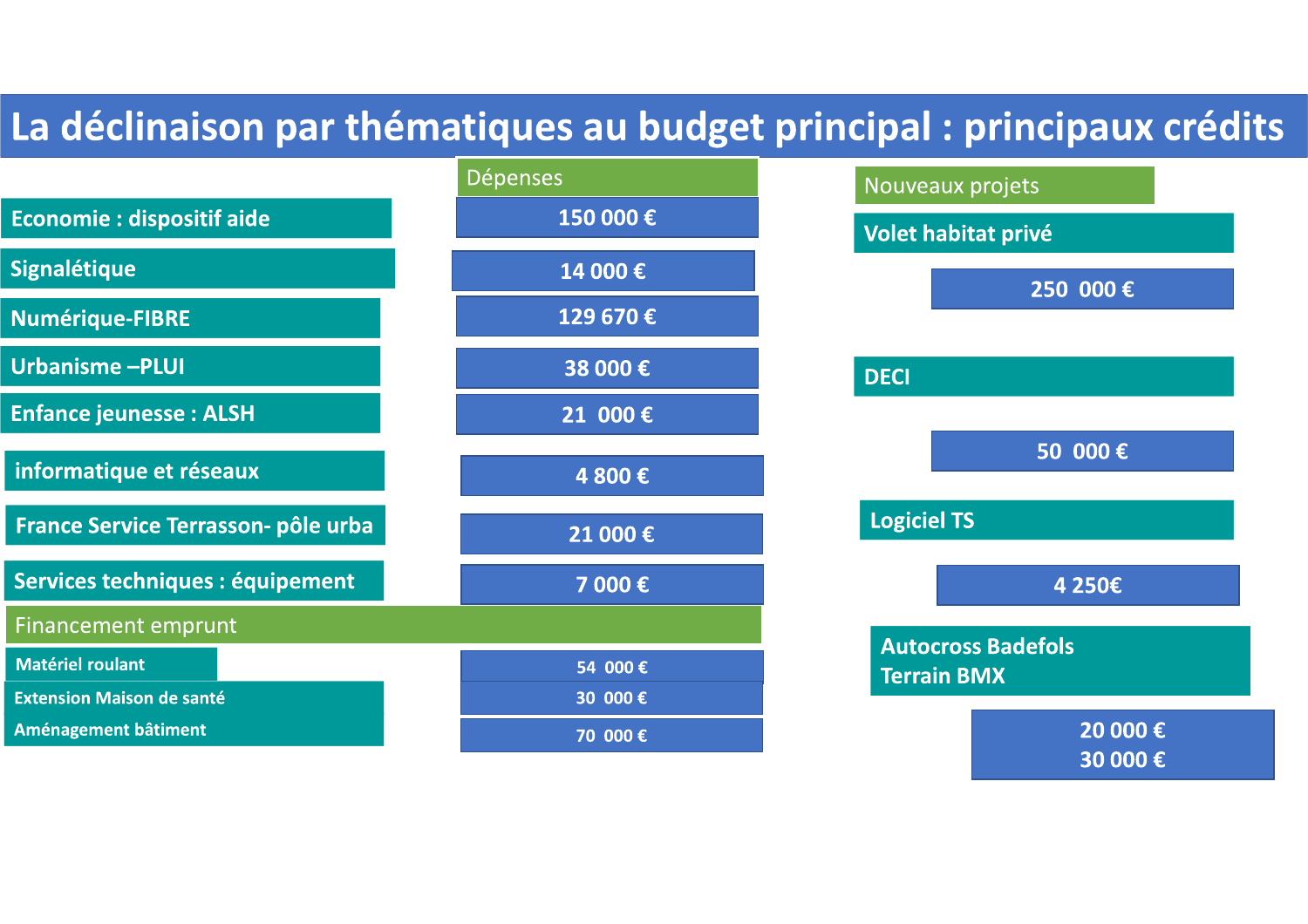



## LE BUDGET PRIMITIF

# **FOCUS SUR LE CHAPITRE DU PERSONNEL**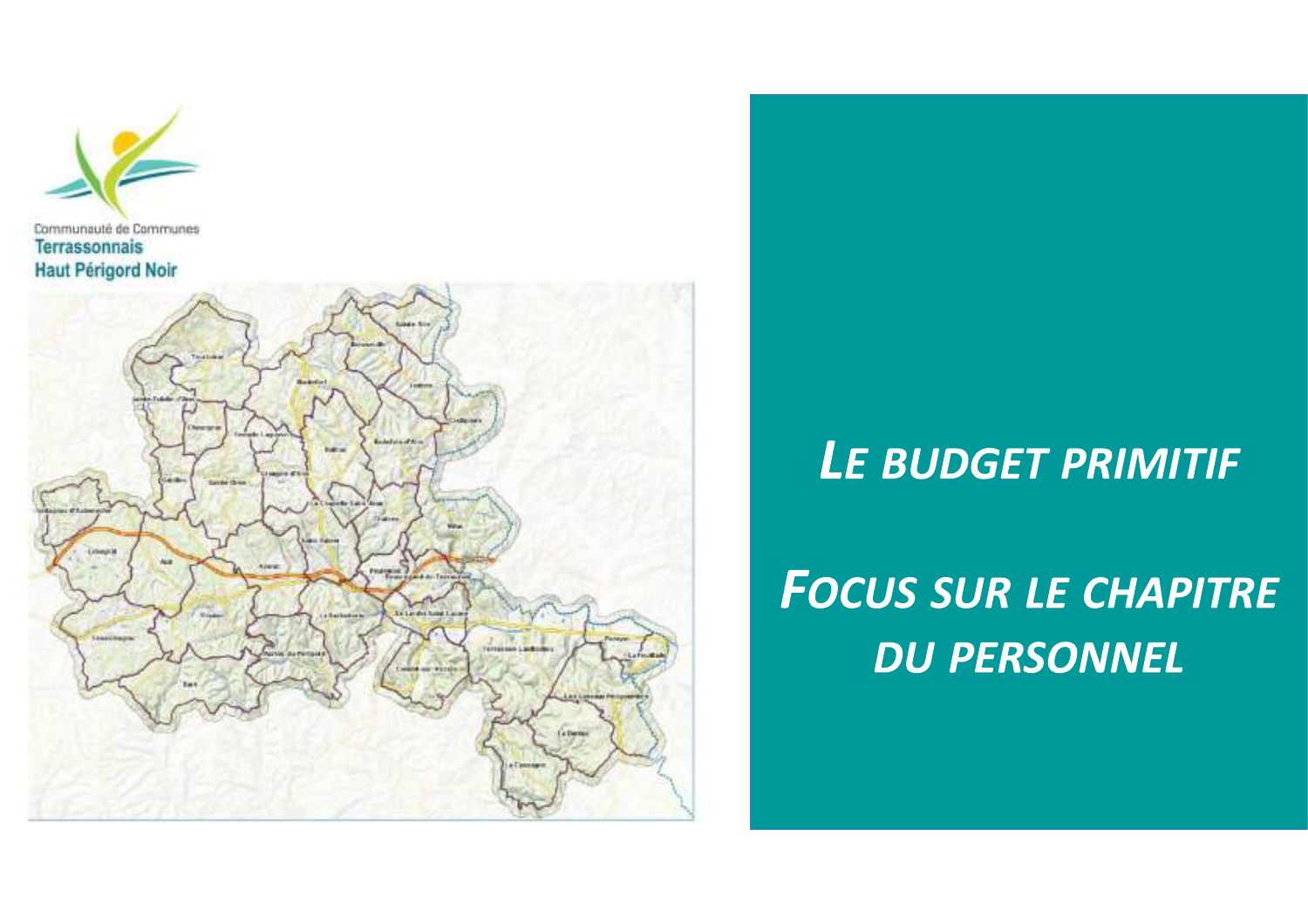# Les prévisions 2022 avec l'effectif actuel



| <b>LES CHARGES</b>                        | <b>Montant 2022</b> |
|-------------------------------------------|---------------------|
| Mise à disposition des communes           | 162 000,00 €        |
| Personnel Budget principal                | 927 504,15 €        |
| dont Personnel Assainissement             | 67 274,16 €         |
| dont Personnel PVD                        | 52 013,76 €         |
| dont Personnel France Services itinérante | 58 566,56 €         |
|                                           |                     |
| <b>TOTAL CHARGES PERSONNEL</b>            | 1 089 504,15 €      |

| <b>LES RECETTES</b>             | <b>Montant 2022</b> |
|---------------------------------|---------------------|
| Remb longue maladie             | 3 000,00 €          |
| Emplois aidés                   | 20 000,00 €         |
| <b>Remb BA Assainissement</b>   | 67 274,16 €         |
| Subv Ingenierie PVD             | 38 160,00 €         |
| Subv Etat France services itin  | 30 000,00 €         |
|                                 |                     |
| <b>TOTAL RECETTES PERSONNEL</b> | 158 434,16 €        |

**COÛT NET** 

931 069,99€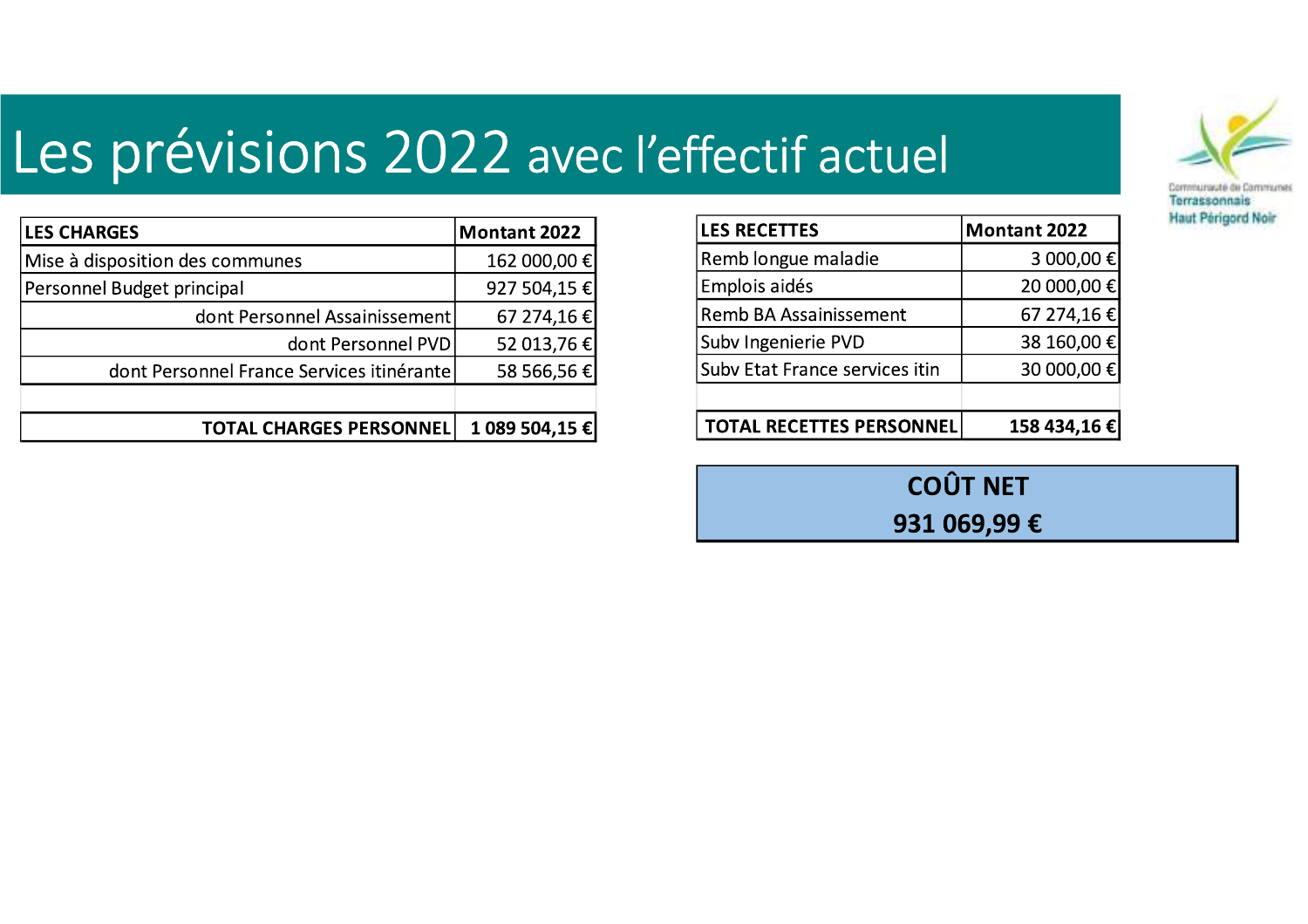## Les projets engagés en 2021 avec effet sur année pleine en 2022

|                              | dépenses            |                         |                 | recettes    |
|------------------------------|---------------------|-------------------------|-----------------|-------------|
| <b>FS Terrasson</b>          | 43 924,92 € 9 mois  |                         | Subv Etat FS    | 30000       |
| <b>ADS-Agent instructeur</b> | 19 473,86 € 9 M-80% |                         | Emploi aidé     | 15000       |
| <b>ICTG</b>                  |                     | 15 000,00 € 9 mois -50% | <b>CAF</b>      | 6 000,00 €  |
| <b>Dépenses</b>              | 78 398,79 €         |                         | <b>Recettes</b> | 51 000,00 € |



# Les projets 2022

**DEPENSES** 

|                              | dépenses    |         |                           | ecettes' |              |  |
|------------------------------|-------------|---------|---------------------------|----------|--------------|--|
| <sup>∣</sup> Volet Habitat 1 | .500.00 € I | ⊺6 MOIS | ⊨anımatıo<br><b>SUIVI</b> | ∽'       | met<br>A I I |  |

# **TOTAL GENERAL 2022**

Prévision **DOB** 





+ Prévision revalorisation point indice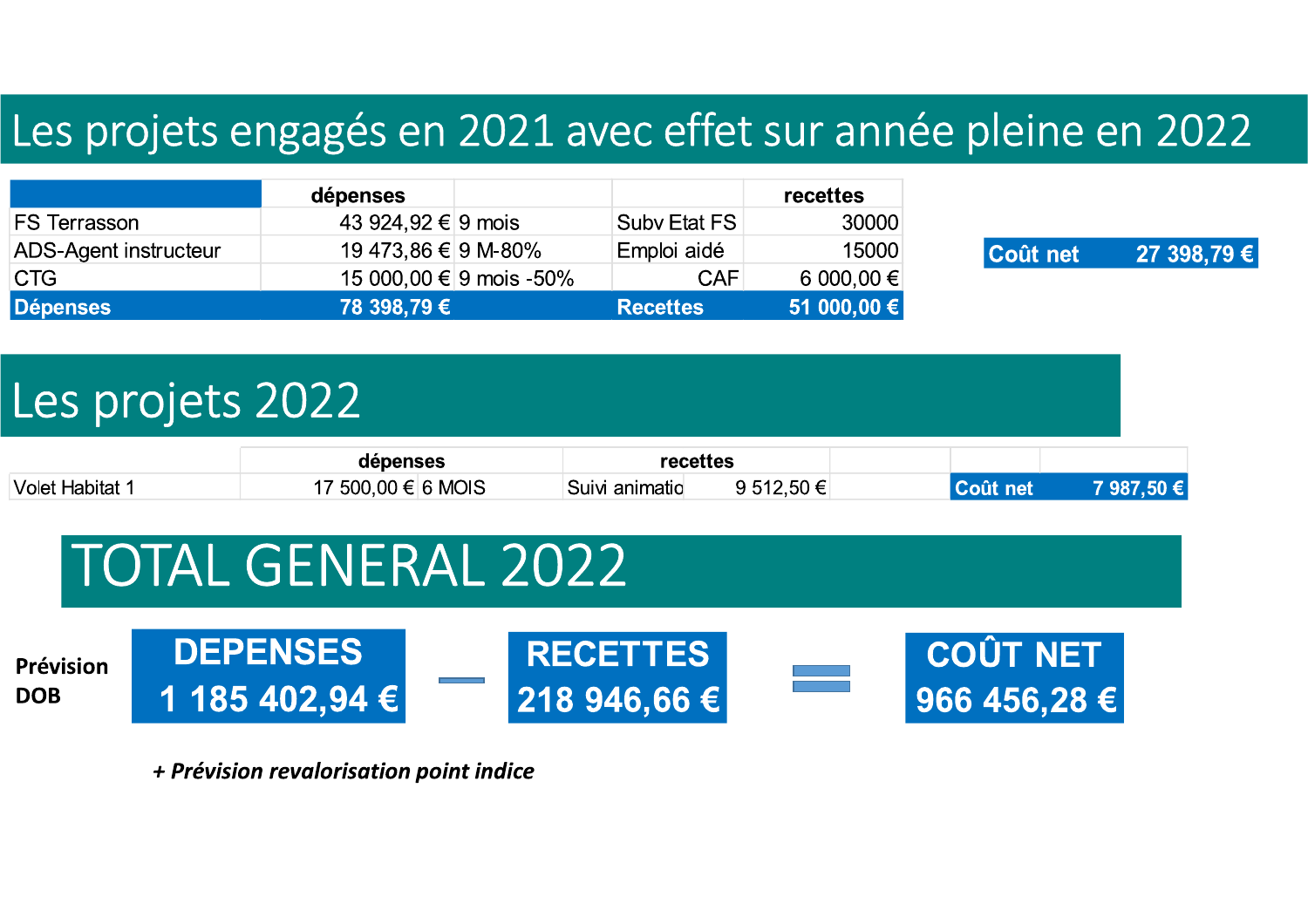



## **LES BUDGETS ANNEXES**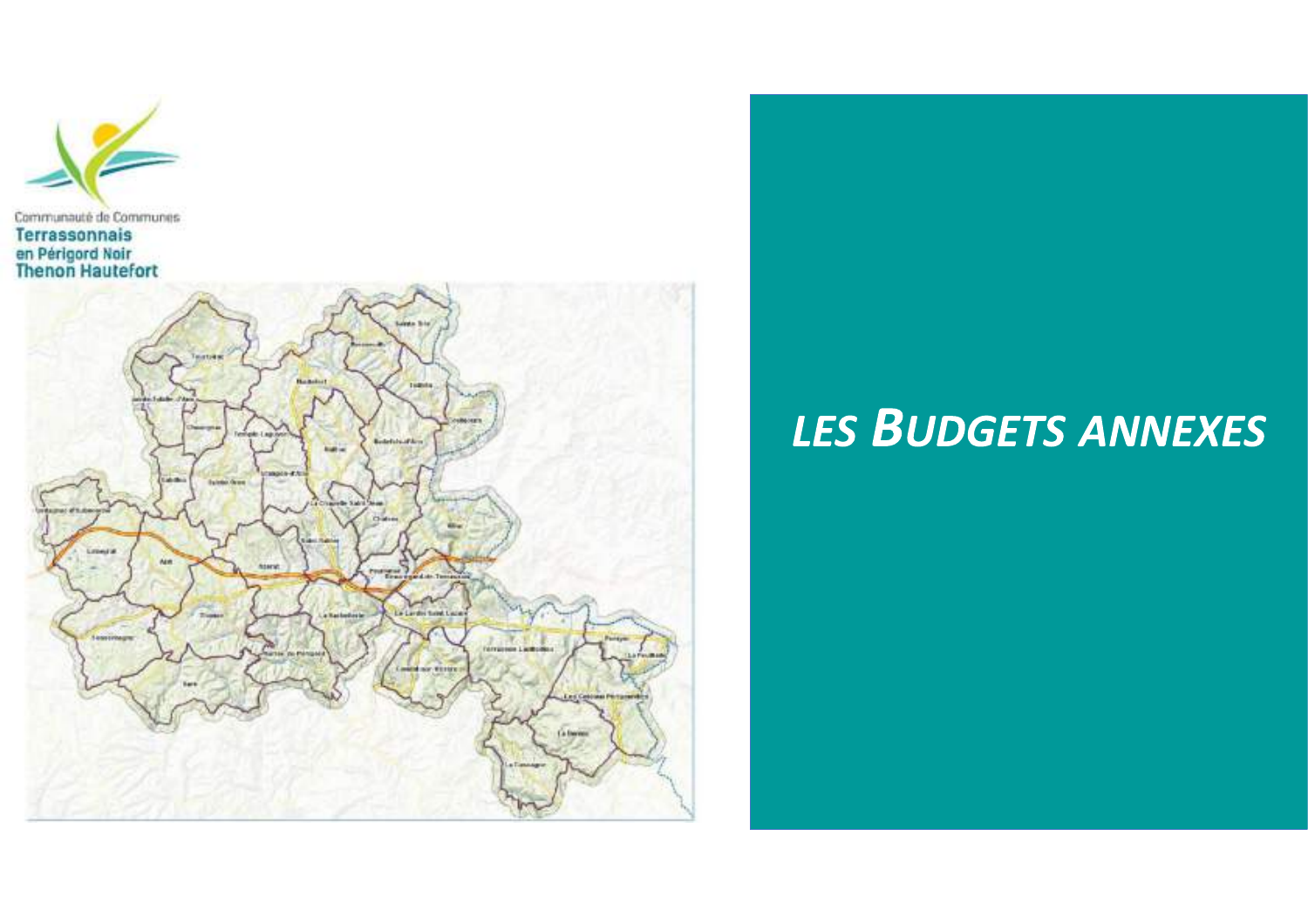## La pluri annualité-Assainissement



La mise en place d'un Programme pluriannuel d'investissement permet de donner une vision prospective et Baut Périgerel Ne synthétique. Au-delà de la présentation annuelle du budget, il faut noter que les opérations sur lesquelles sont engagés des crédits de frais d'études ont pour objet de préparer les projets d'investissement de demain et des années à venir. La loi Notre sollicite la présentation de ces aspects pluriannuels d'investissements,

| Le financement des amortissements |                         |                                   |                      |                                |              |                |              | Résultat reporté : 560 000 € |
|-----------------------------------|-------------------------|-----------------------------------|----------------------|--------------------------------|--------------|----------------|--------------|------------------------------|
| <b>STEP TERRASSON</b>             |                         | <b>STEP fossemagne</b>            |                      | Travaux                        |              |                |              |                              |
| Dépenses                          | 5 491 705,00 € Dépenses |                                   | 1 439 666,00         | Dépenses                       |              |                |              |                              |
| recettes                          | 2 419 424,00 € recettes |                                   | 1 072 290,00         | recettes                       |              |                |              |                              |
| Coût net à amortir                |                         | 3 072 281,00 € Coût net à amortir | 367 376,00           | Coût net à amortir             |              |                |              |                              |
| Annuité                           | 102 409,37 € Annuité    |                                   | 12 245,87 € Annuité  |                                | 300 000,00 € |                |              |                              |
|                                   |                         |                                   |                      |                                |              |                |              |                              |
| <b>Emprunt</b>                    | 2022                    | 2023                              | 2024                 | 2025                           |              | 2026 s-total   | 2027         | 2031                         |
| Diminution du capital             | 15 451,00 €             | 16 000,00 €                       | 12 731,00 €          | 9 115,00 €                     | 1 904,00 €   |                | 45 272,00 €  |                              |
| 20 ans                            | 309 020.00 €            | 320 000,00 €                      | 254 620.00 €         | 182 300.00 €                   | 38 080.00 €  | 1 104 020.00 € | 905 440,00 € |                              |
|                                   |                         |                                   |                      |                                |              |                |              |                              |
|                                   | 2022                    | 2023                              | 2024                 | 2025                           |              | 2026 s-total   |              |                              |
| Dépenses PPI                      | 2 360 000,59 €          | 1472593.00€                       | 1 072 400,00 €       | $1077900,00 \in 488000,00 \in$ |              |                |              |                              |
| <b>Recettes PPI</b>               | 2 059 000,00 €          | 150 900,00 €                      | 80 060,00 $\epsilon$ | 72 560,00 €                    | $0.00 \in$   |                |              |                              |

| <b>Recettes PPI</b>        | 2 059 000,00 € | 150 900,00 €     | 80 060,00 €  | 72 560,00 €    | $0.00 \in$      |                |
|----------------------------|----------------|------------------|--------------|----------------|-----------------|----------------|
| Amortissement              |                | 12 000.00        | 124 000.00   | 124 000,00     | 124 000.00      |                |
| Solde à financer           | 301 000,59€    | 1 309 693.00 €   | 868 340,00 € | 881 340.00 €   | 364 000.00 €    | 3 724 373,59 € |
|                            |                |                  |              |                |                 |                |
|                            |                |                  |              |                |                 |                |
| Rappel recours à l'emprunt | 309 020.00 €   | 320.000.00 $\in$ | 254 620.00 € | $182,300.00$ € | 38.080.00 $\in$ | 1 104 020.00 € |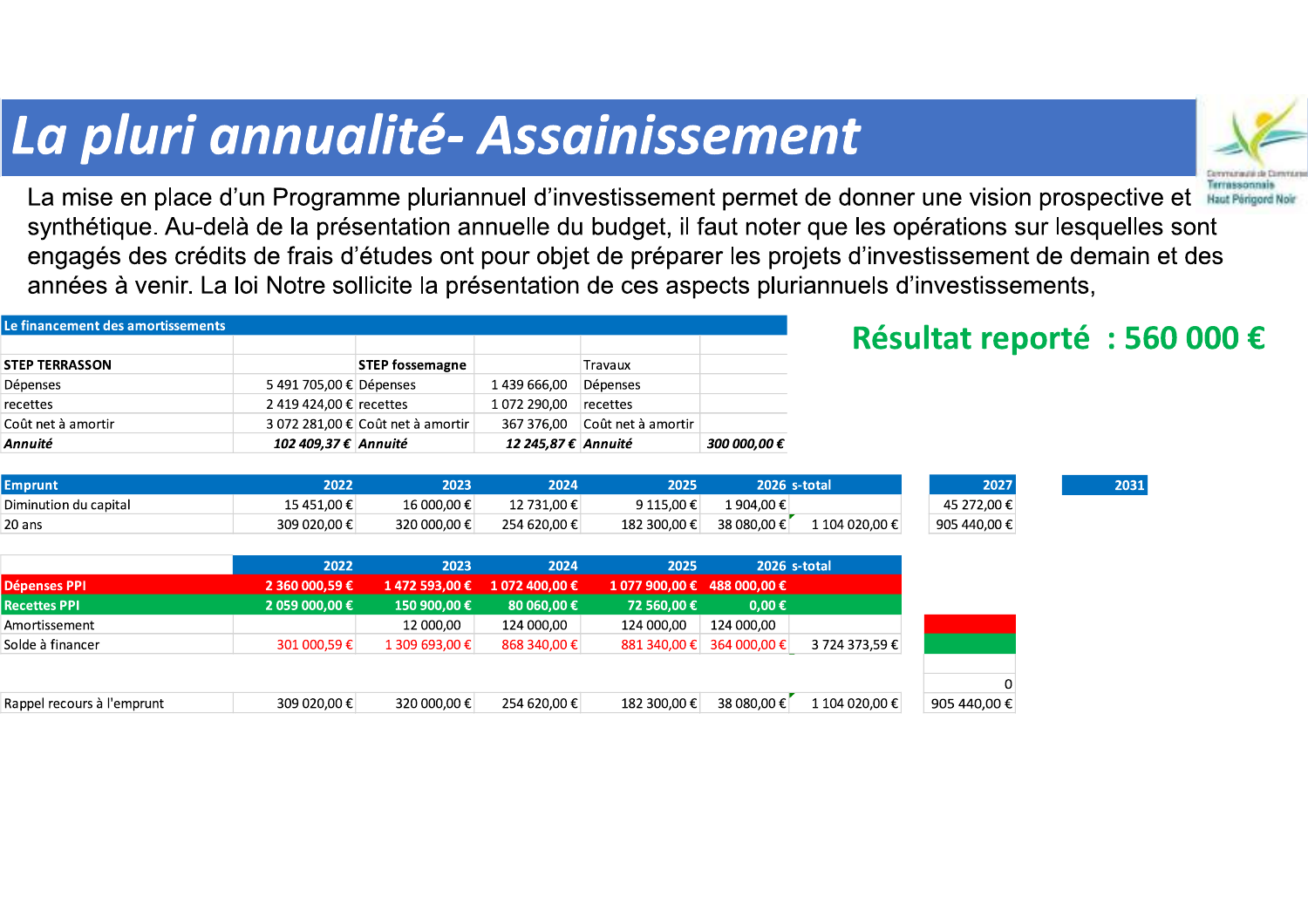| <b>Assainissement / Section Exploitation</b>         |                  |                                            |                                            |
|------------------------------------------------------|------------------|--------------------------------------------|--------------------------------------------|
| L'exercice 2022 : Année de l'harmonisation tarifaire |                  |                                            | Terrassonnais<br><b>Haut Périgord Neir</b> |
| Dépenses                                             | <b>Mémo 2021</b> | <b>Recettes</b>                            | <b>Mémo 2021</b>                           |
| <b>Frais de fonctionnement</b><br>334 500 €          | 253 419          | La Redevance lissée<br>800 000€            | 843 001                                    |
| <b>Personnel affecté</b><br>70 000€<br>72 500€       | 140 600          | <b>Dotations Primes épurations</b>         |                                            |
|                                                      |                  | 50 000                                     | 59 545                                     |
| Dette:<br>118 602 € 73                               | 120 133 € 38     | <b>Amortissements</b><br>55 000 € 00       | 55 000                                     |
| <b>Amortissements</b><br>300 000 €                   | 300 000          |                                            |                                            |
| Total dépenses : 914 852 €71                         |                  | Total recettes : 905 000 $\epsilon$        |                                            |
| Epargne prév 59 435 € 49                             |                  |                                            |                                            |
| Virement investissement :<br>493 373 € 39            |                  | Le résultat reporté 2021 :<br>562 661 € 59 |                                            |

 $\sim$   $\sim$   $\sim$ 

m.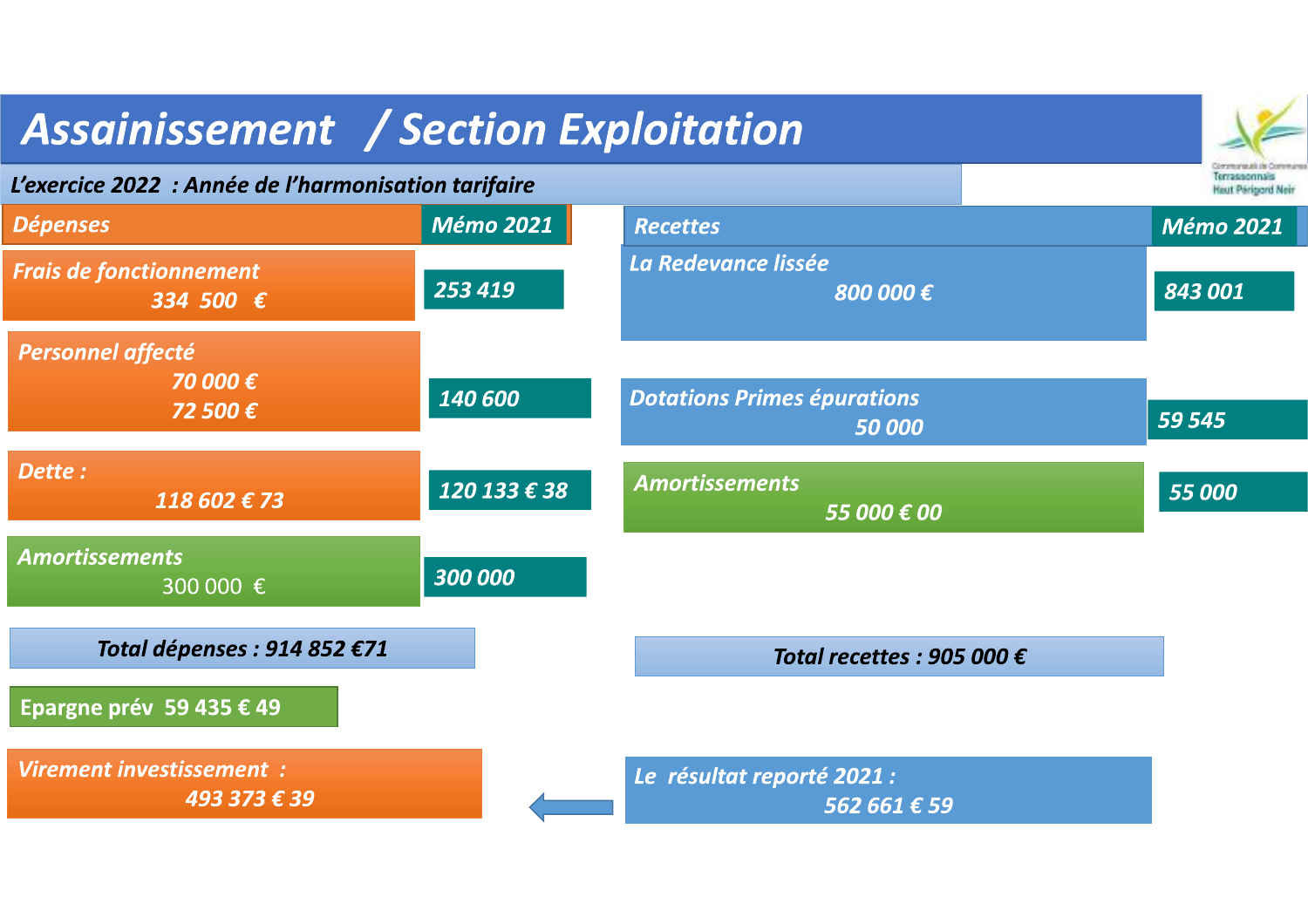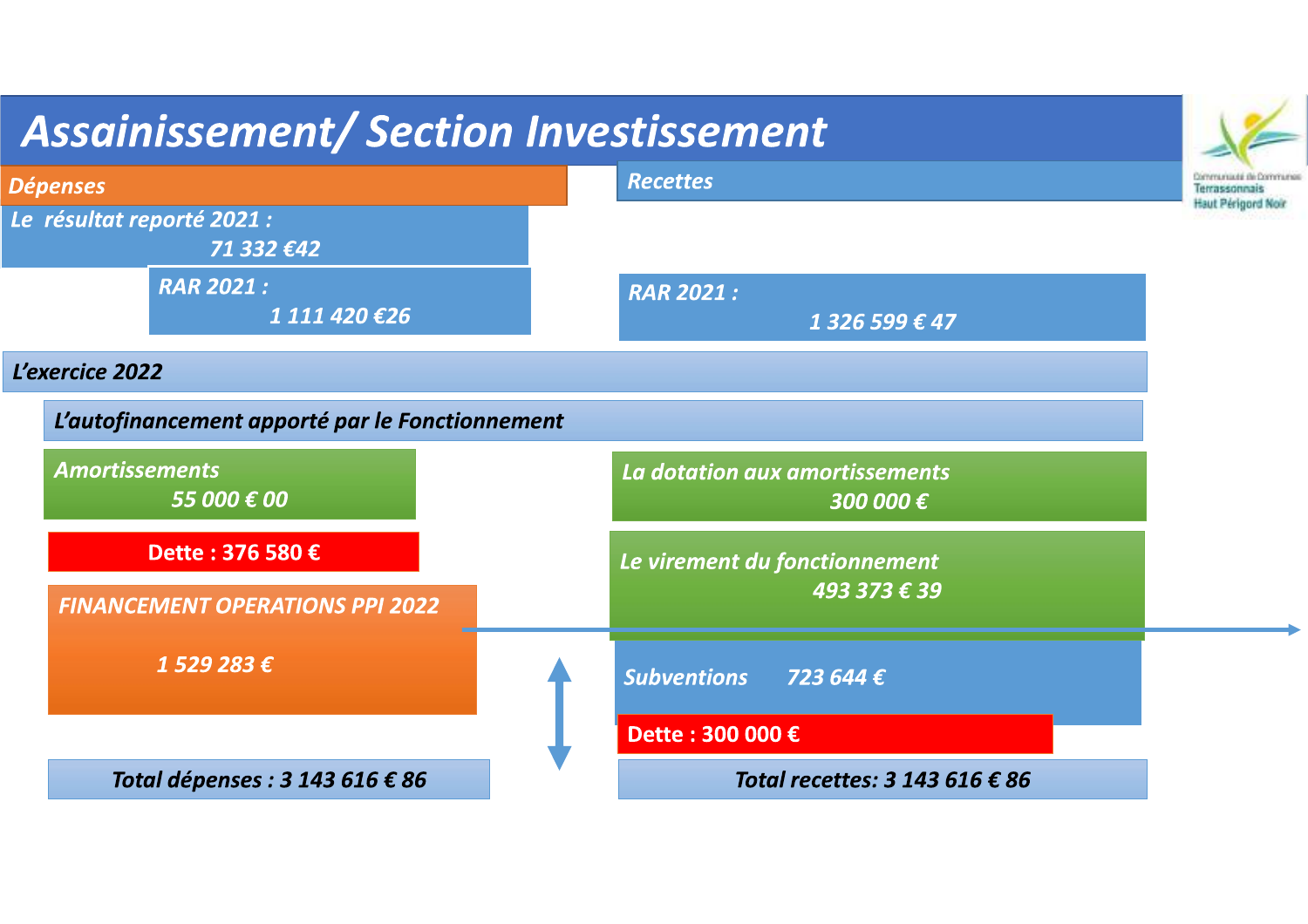| La déclinaison par opérations : traduction du PPI |                            |                                                |                |                            |
|---------------------------------------------------|----------------------------|------------------------------------------------|----------------|----------------------------|
| 2 640 704 € 10                                    | Restes à réaliser          |                                                | 1 111 420 € 26 |                            |
|                                                   | Nouvelle enveloppe<br>2022 |                                                | 1 529 283 € 84 |                            |
| <b>Quelles nouvelles opérations ?</b>             |                            |                                                |                |                            |
| <b>Réseaux Assainissement - 002</b>               | 110 000€                   |                                                |                |                            |
| <b>Réseaux Assainissement - 00015</b>             | 90 000 €                   |                                                |                |                            |
| <b>Services Assainissement</b>                    | 70 000 €                   | <b>Step Terrasson</b>                          |                | 660 247,33 €               |
| <b>DIAG</b>                                       | 150 000€                   | Réhab Fossemagne<br>Rispe Le lardin            |                | $0,00 \in$<br>10 564,51 €  |
|                                                   |                            | Diag Tourtoirac                                |                | 710,00€                    |
|                                                   |                            | diag terrasson                                 |                | 23 644,00 €                |
|                                                   |                            | bachelerie mule blanche                        |                | 4 668,00 €                 |
|                                                   |                            | Terrasson avenue Gambetta                      |                | 90 000,00 €                |
|                                                   |                            | diag condat                                    |                | 10 600,00 €                |
| <b>Immos</b>                                      |                            | diag pazayac et la feuillade<br><b>AMO DSP</b> |                | 25 600,00 €<br>15 750,00 € |
|                                                   |                            | rehab reseau step tourtoirac                   |                | 57 500,00 €                |
|                                                   |                            | extension reseau pontour bas                   |                | 108 000,00 €               |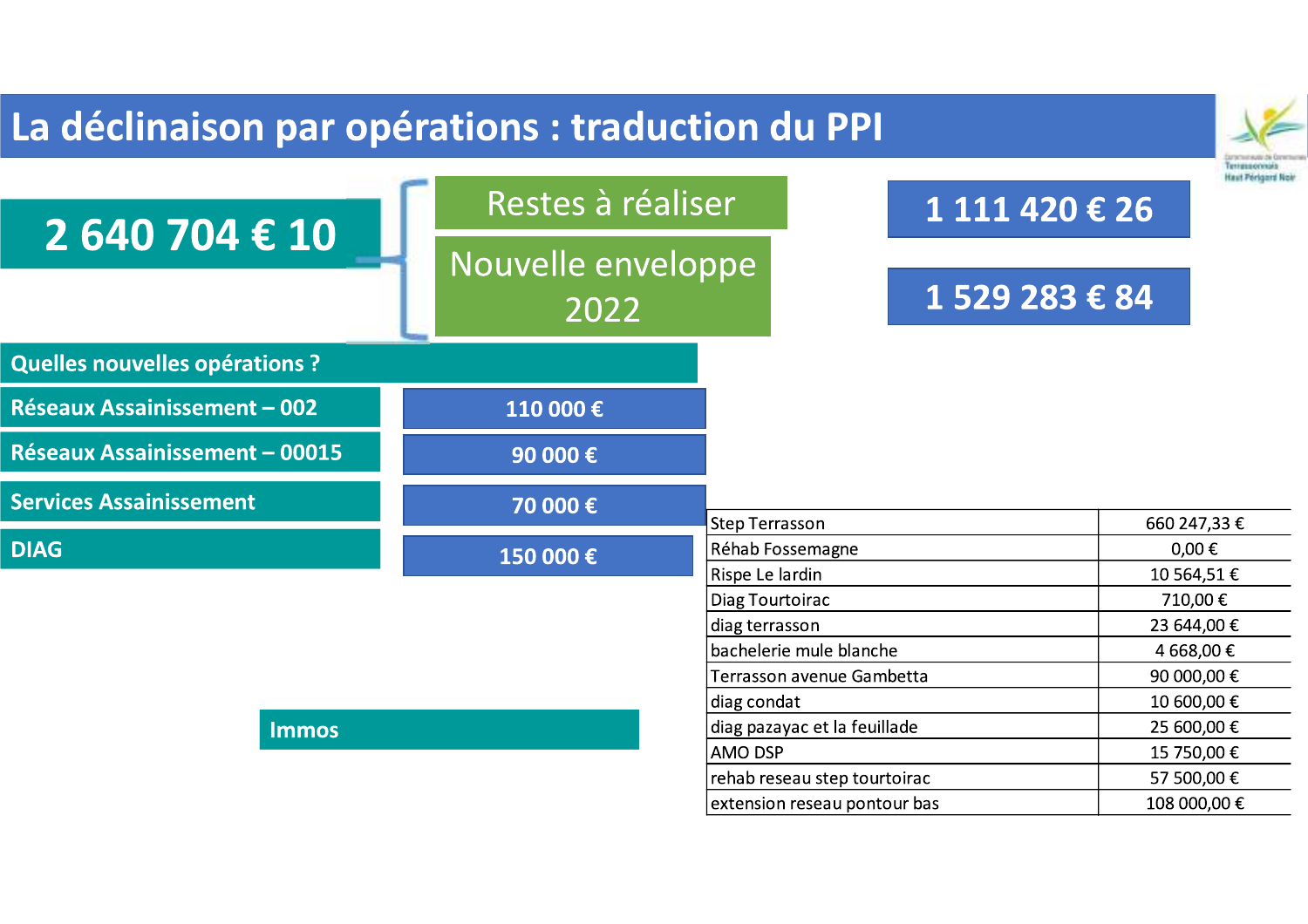



# LES ZONES D'ACTIVITES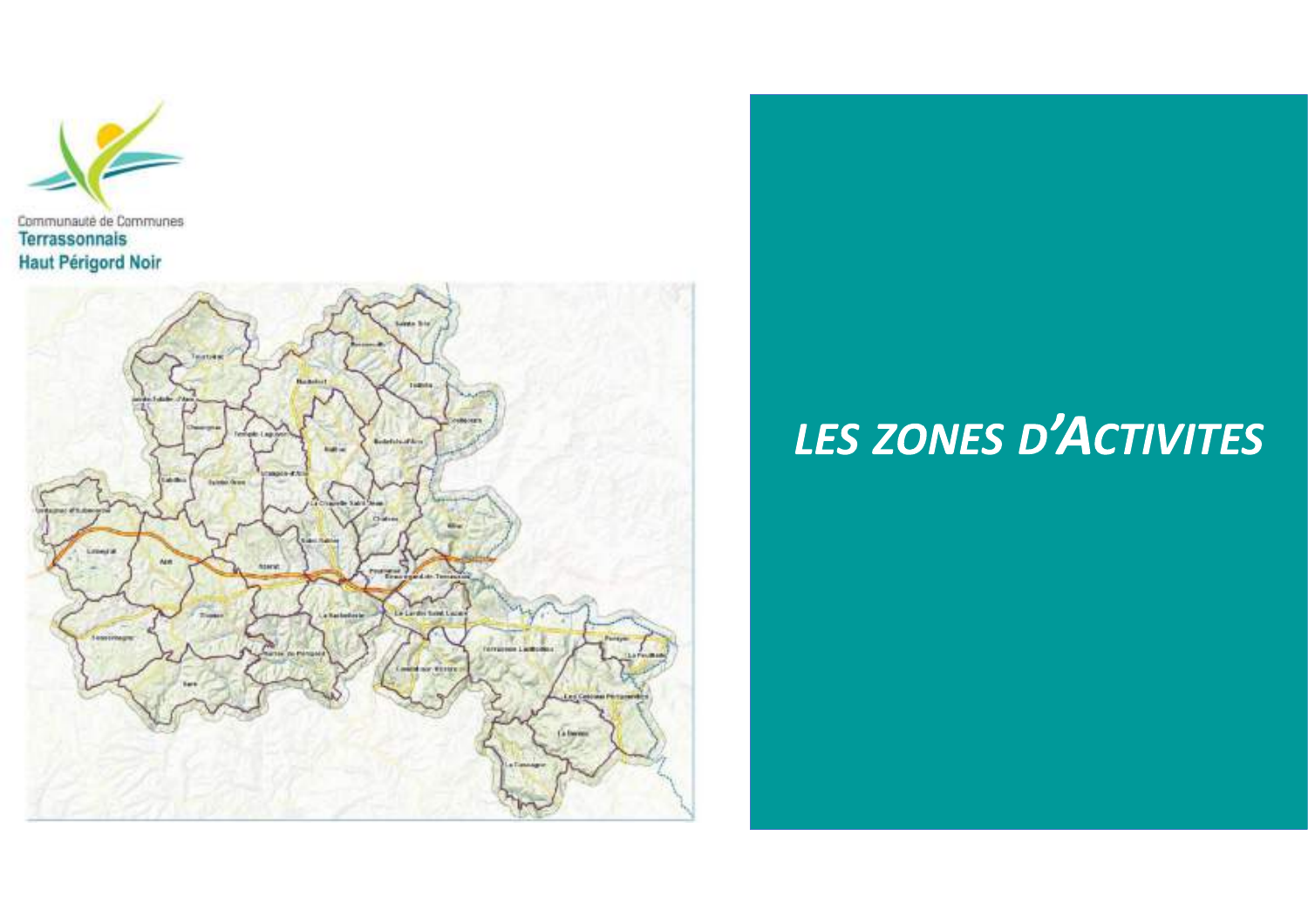## Les Zones d'Activités

#### **Structuration**

- · Budget de Stock (poids important des écritures d'ordre)
- Aménagement réalisé en amont par l'intercommunalité
- Ventes des terrains aux acteurs privés

## **Principes de structuration du BA**

#### **Budgétairement**

- Remboursement du prêt par la collectivité,
- Encaissement des ventes.
- Stock capitalisé diminue au fur et à mesure des ventes,

Transitoirement 2 possibilités :

Emprunt souscrit par la collectivité

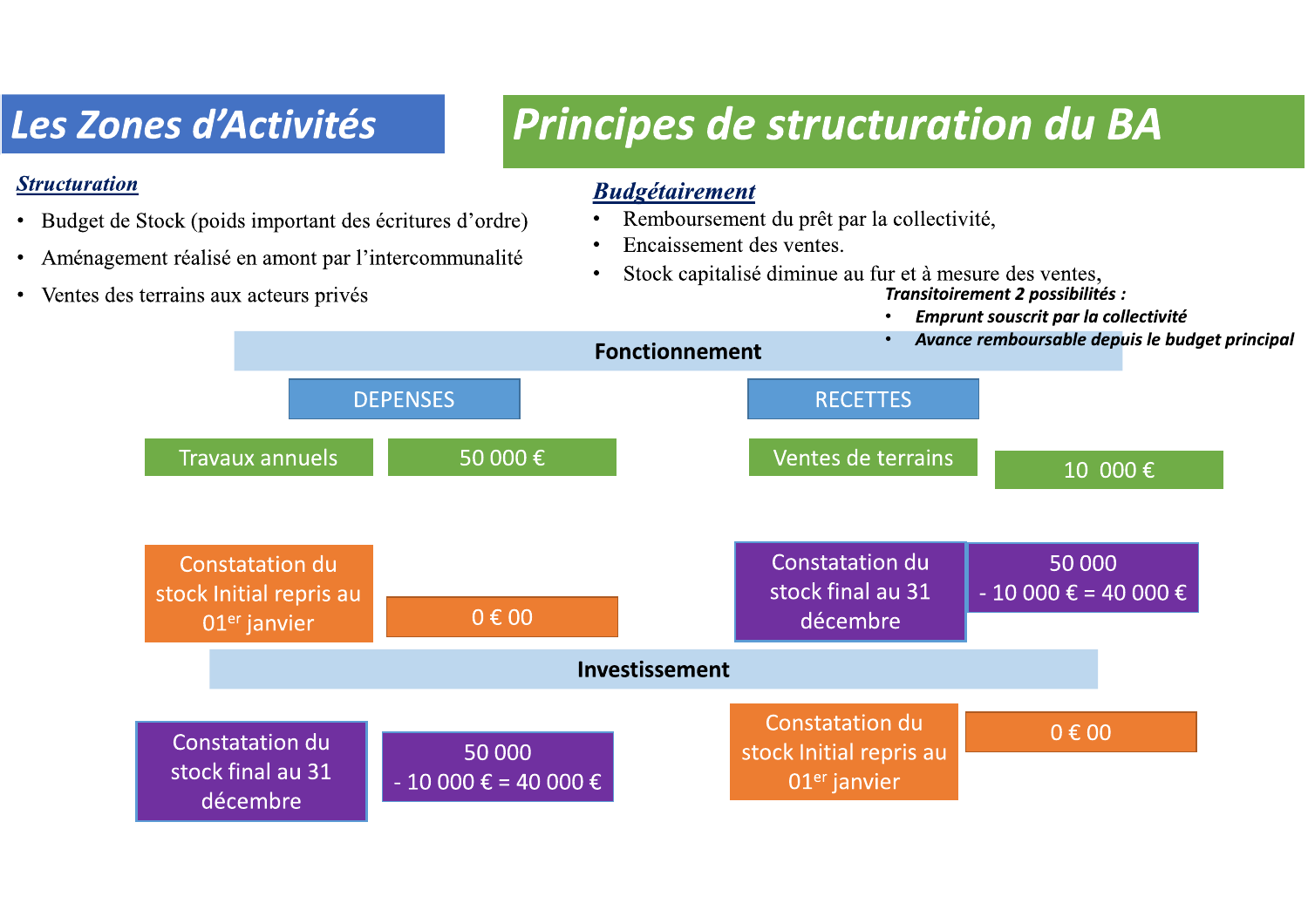## Les Zones d'Activités

#### **Structuration**

- Budget de Stock (poids important des écritures d'ordre)
- Aménagement réalisé en amont par l'intercommunalité
- Ventes des terrains aux acteurs privés

## Principes de structuration du BA

#### **Budgétairement**

- Remboursement du prêt par la collectivité,
- Encaissement des ventes.
- Stock capitalisé diminue au fur et à mesure des ventes,

Transitoirement 2 possibilités :

Emprunt souscrit par la collectivité

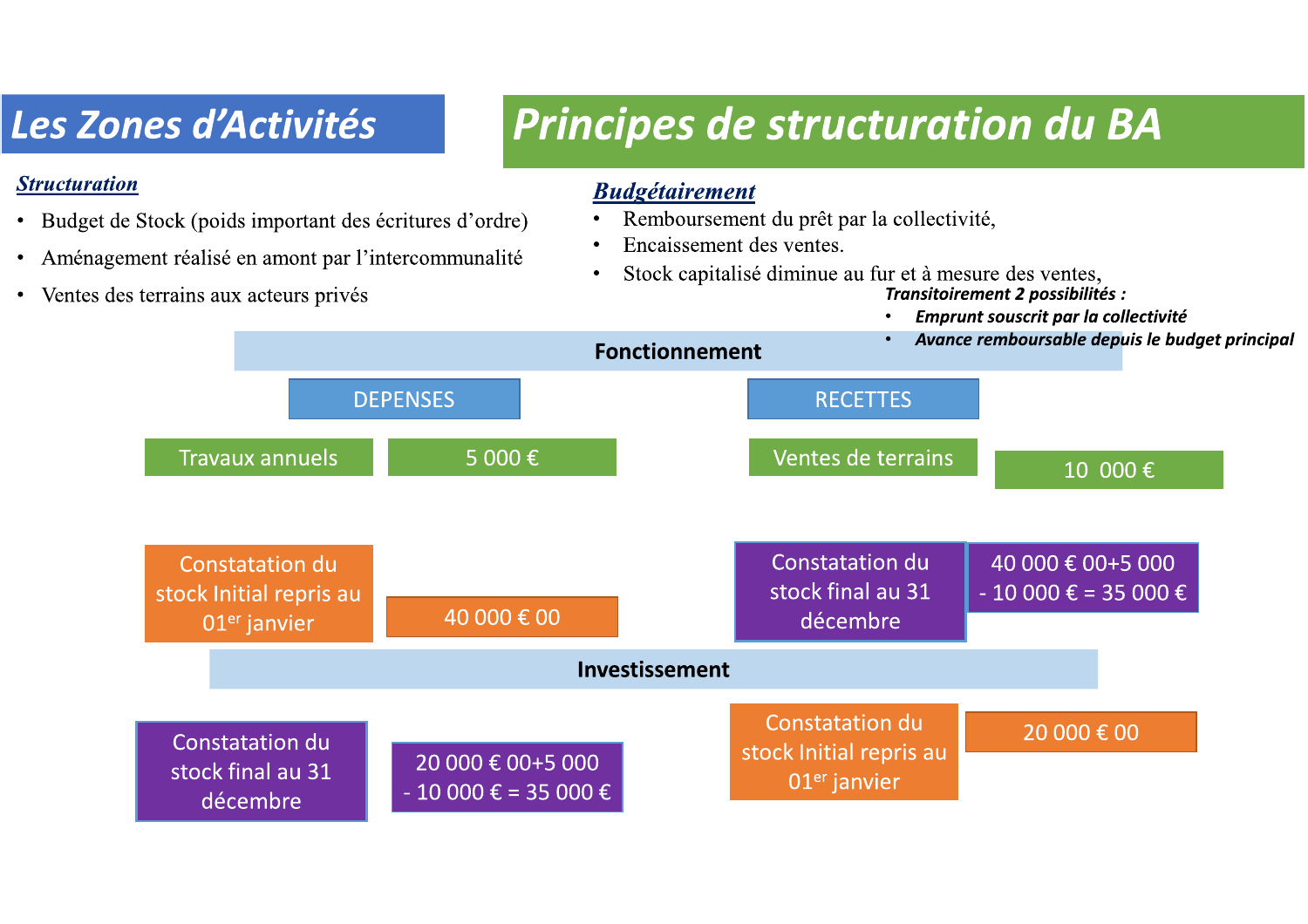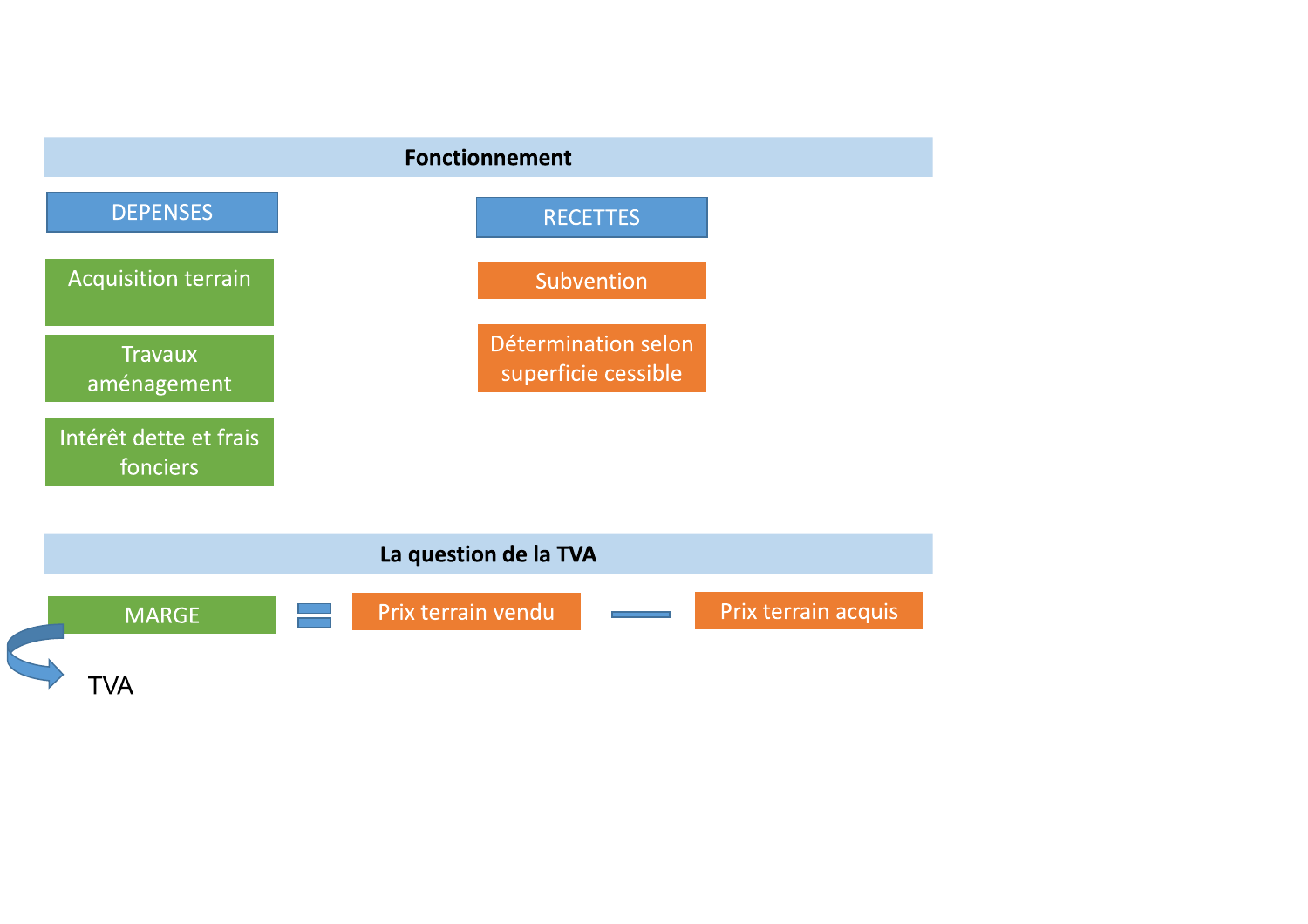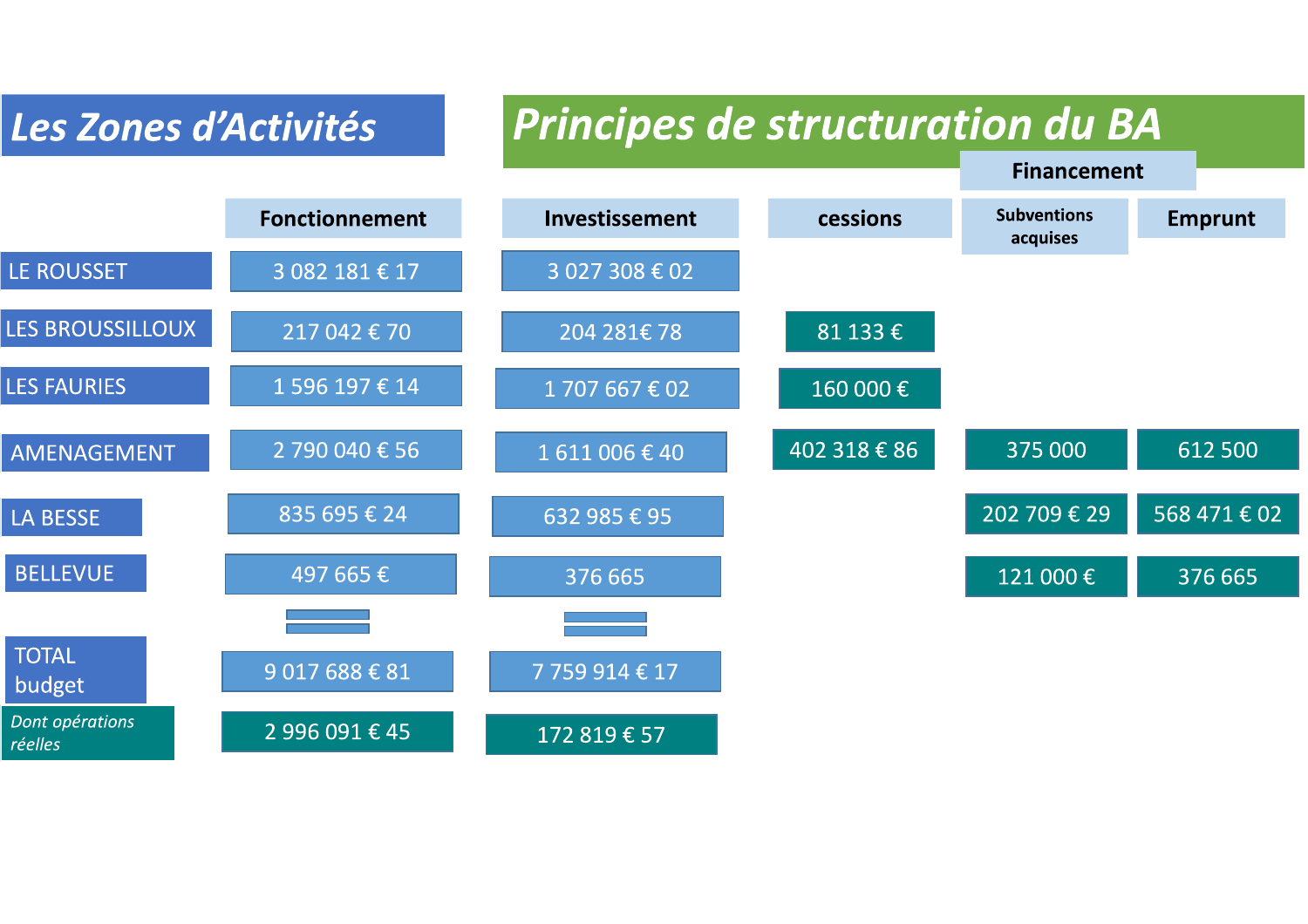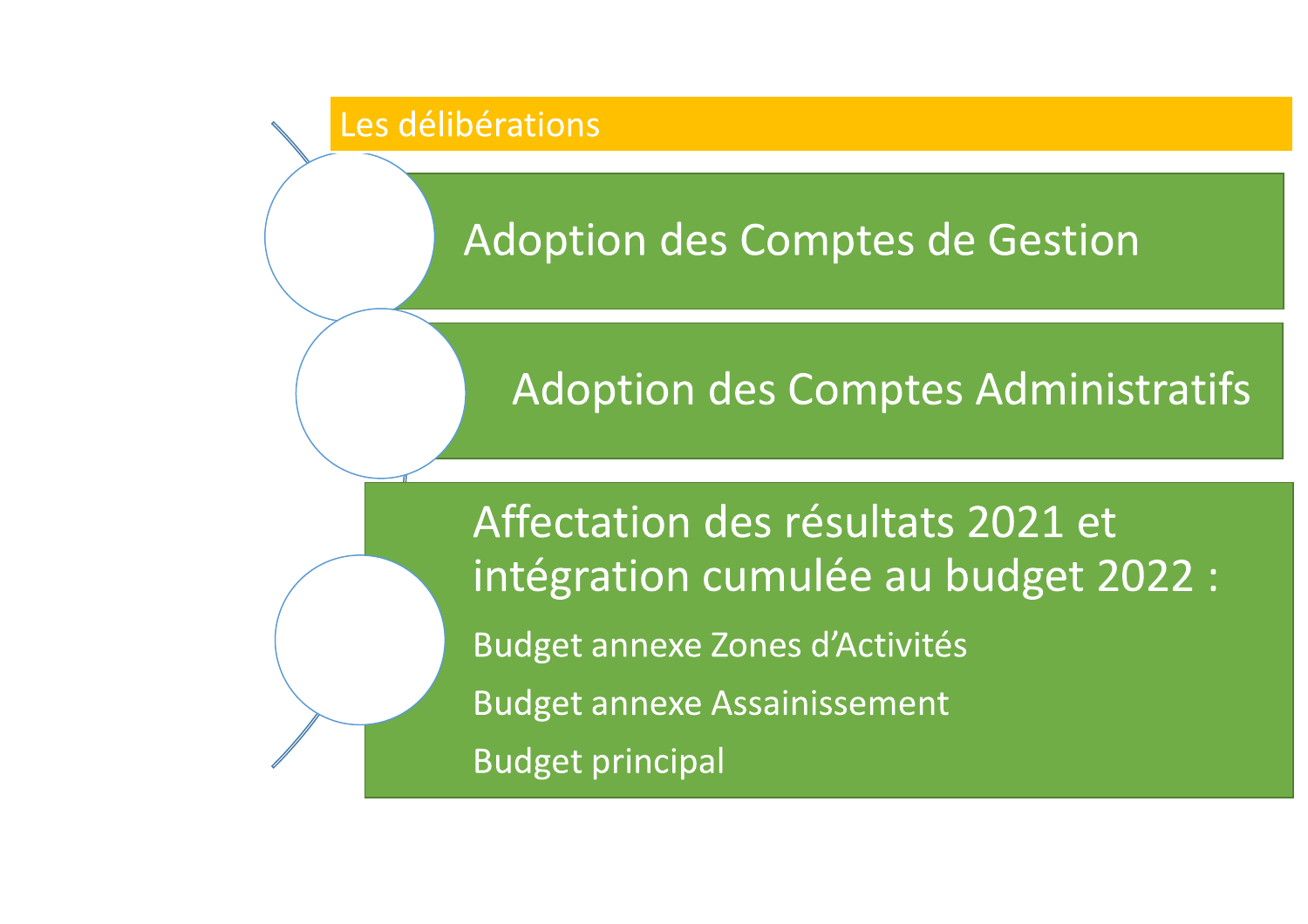